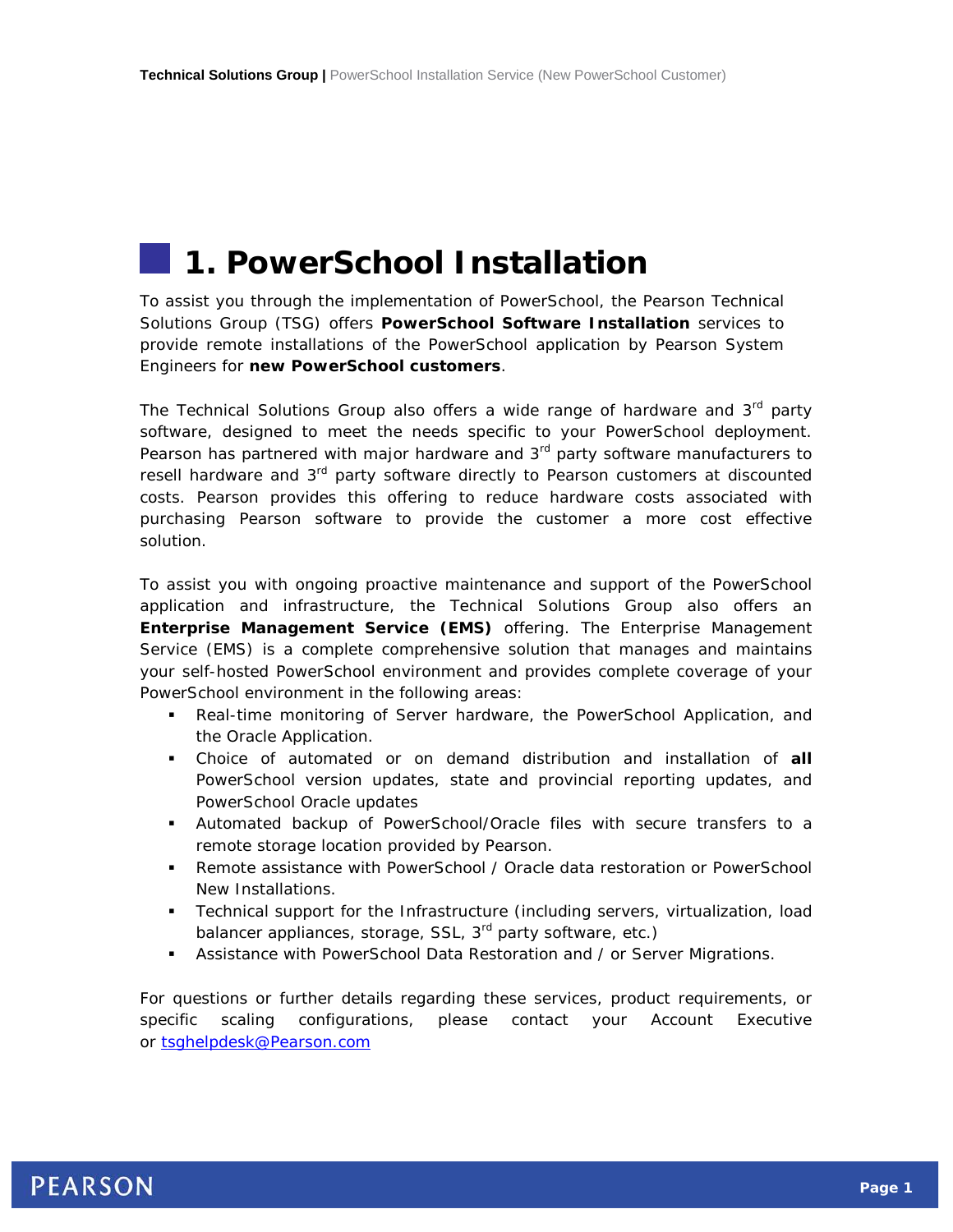### **PowerSchool Installation**

#### **Professional Services**

The following services will be delivered remotely by a Pearson Systems Engineer:

| <b>Implementation Consultation</b>                                                             |
|------------------------------------------------------------------------------------------------|
| Review of the desired deployment including infrastructure readiness, network<br>٠              |
| topology, and project related deliverables and schedules.                                      |
| <b>PowerSchool Installation</b>                                                                |
| Install the latest release of PowerSchool Oracle database application.<br>٠                    |
| Install the latest Oracle Jobs release.<br>٠                                                   |
| Configure Oracle automated SMTP messaging alerts.<br>٠                                         |
| Configure Oracle Flash Recovery Area to include custom size and data retention<br>٠<br>window. |
| Configure optimal Oracle application memory settings.<br>٠                                     |
| Install the latest release of the PowerSchool application.<br>٠                                |
| Create PowerSchool SharePoint directory for common access to PowerSchool<br>٠                  |
| Student pictures and reports for PowerSchool Application Server(s). (If Applicable)            |
| Install the latest release of the PowerSchool State Reporting Code (SRC).<br>٠                 |
| Configure optimal PowerSchool Application memory settings.<br>٠                                |
| Configure optimal ReportWorks Application memory settings.<br>٠                                |
| Configure PowerSchool Application network settings.<br>٠                                       |
| Configure ReportWorks Application network settings.<br>٠                                       |
| Install and configure Apache web service for PowerSchool Images. (If Applicable)<br>٠          |
| Apply Pearson demo data to Non-Production (Test Bed) instance of PowerSchool /<br>٠            |
| Oracle. (Optional if Non-Production Test Bed instance installation is purchased with           |
| this proposal).                                                                                |
| Apply existing Production data to Non-Production (Test Bed)<br>instance of<br>٠                |
| PowerSchool / Oracle. (Optional if Non-Production Test Bed instance installation is            |
| purchased with this proposal). (Must be the same PowerSchool version release                   |
| between Production and Non-Production instances)                                               |
| Test and validate PowerSchool functionality for end user access.                               |
|                                                                                                |